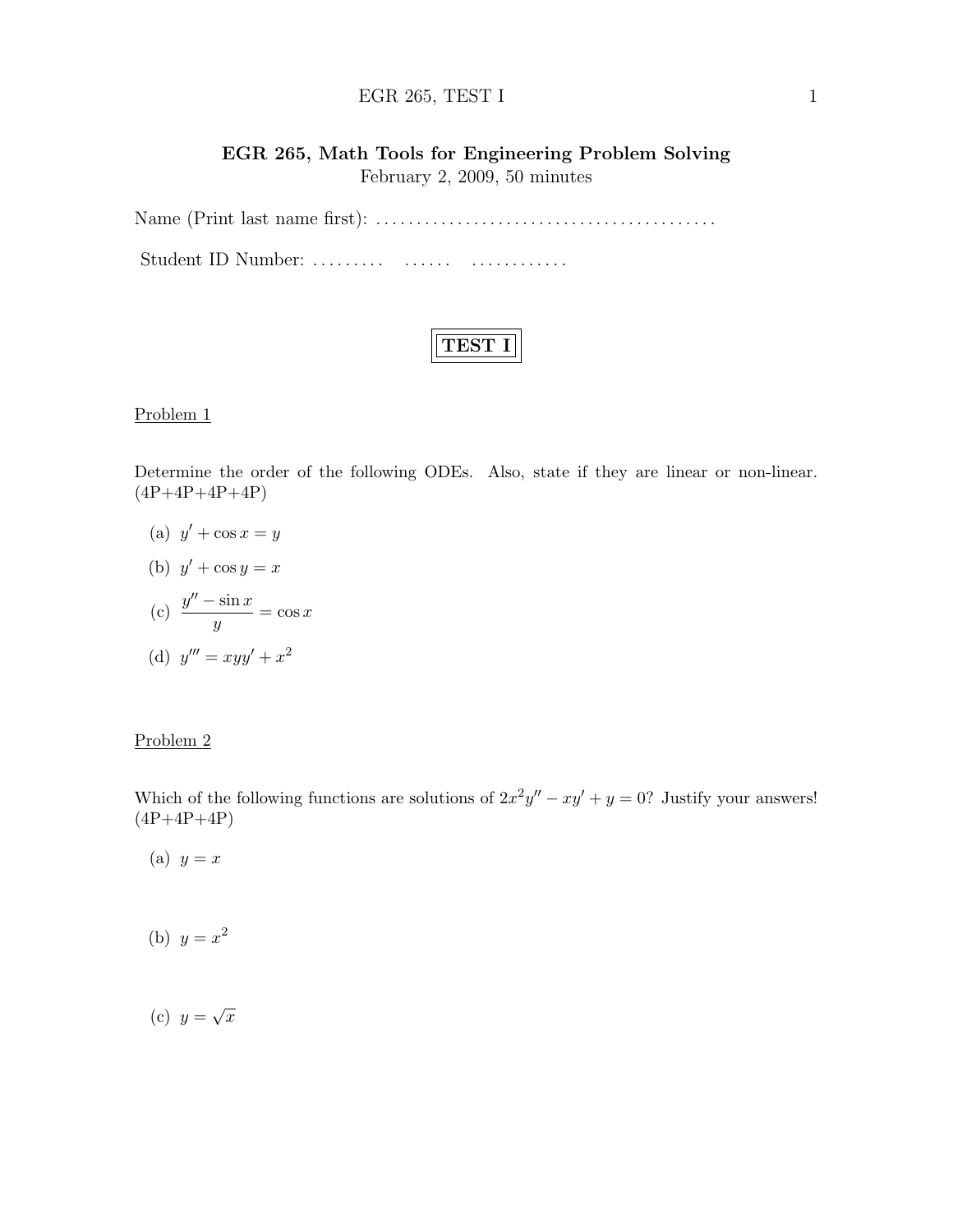Below the direction field for  $y' = y - 1$  is given.

Direction Field for  $y' = y - 1$ 

| 112/1<br>-----<br>.<br>$\sim$ $\sim$ $\sim$<br>$\sim$ $\sim$ $\sim$ $\sim$ $\sim$ $\sim$<br>$\sqrt{3}$<br>$\sqrt{3}$<br>$\sqrt{1}$<br>$\Delta$ , $\Delta$ , $\Delta$<br>$\mathbf{r}$<br>$\sqrt{2}$<br>$\sqrt{1}$<br>k.<br>$V = V - V - V$<br>$\sqrt{1}$<br>$\mathbf{1}$<br>À.<br>$\begin{matrix} 1 & 1 \\ 1 & 1 \end{matrix}$<br>ý.<br>$\mathcal{L}$<br>$\sqrt{2}$<br>$\mathbf{1}$<br>Y.<br>i.<br>$\mathcal{L} \left( \mathcal{L} \right)$<br>$\overline{1}$<br>ł.<br>111<br>Ù.<br>$V = V - V$<br>i.<br>Ċ<br>$V = V = V$<br>Ċ |  |  |  |  |  |  |  |  |  |
|-------------------------------------------------------------------------------------------------------------------------------------------------------------------------------------------------------------------------------------------------------------------------------------------------------------------------------------------------------------------------------------------------------------------------------------------------------------------------------------------------------------------------------|--|--|--|--|--|--|--|--|--|
|                                                                                                                                                                                                                                                                                                                                                                                                                                                                                                                               |  |  |  |  |  |  |  |  |  |
|                                                                                                                                                                                                                                                                                                                                                                                                                                                                                                                               |  |  |  |  |  |  |  |  |  |
|                                                                                                                                                                                                                                                                                                                                                                                                                                                                                                                               |  |  |  |  |  |  |  |  |  |
|                                                                                                                                                                                                                                                                                                                                                                                                                                                                                                                               |  |  |  |  |  |  |  |  |  |
|                                                                                                                                                                                                                                                                                                                                                                                                                                                                                                                               |  |  |  |  |  |  |  |  |  |
|                                                                                                                                                                                                                                                                                                                                                                                                                                                                                                                               |  |  |  |  |  |  |  |  |  |
|                                                                                                                                                                                                                                                                                                                                                                                                                                                                                                                               |  |  |  |  |  |  |  |  |  |
|                                                                                                                                                                                                                                                                                                                                                                                                                                                                                                                               |  |  |  |  |  |  |  |  |  |
|                                                                                                                                                                                                                                                                                                                                                                                                                                                                                                                               |  |  |  |  |  |  |  |  |  |
|                                                                                                                                                                                                                                                                                                                                                                                                                                                                                                                               |  |  |  |  |  |  |  |  |  |
|                                                                                                                                                                                                                                                                                                                                                                                                                                                                                                                               |  |  |  |  |  |  |  |  |  |
|                                                                                                                                                                                                                                                                                                                                                                                                                                                                                                                               |  |  |  |  |  |  |  |  |  |
|                                                                                                                                                                                                                                                                                                                                                                                                                                                                                                                               |  |  |  |  |  |  |  |  |  |
|                                                                                                                                                                                                                                                                                                                                                                                                                                                                                                                               |  |  |  |  |  |  |  |  |  |
|                                                                                                                                                                                                                                                                                                                                                                                                                                                                                                                               |  |  |  |  |  |  |  |  |  |
|                                                                                                                                                                                                                                                                                                                                                                                                                                                                                                                               |  |  |  |  |  |  |  |  |  |
|                                                                                                                                                                                                                                                                                                                                                                                                                                                                                                                               |  |  |  |  |  |  |  |  |  |
|                                                                                                                                                                                                                                                                                                                                                                                                                                                                                                                               |  |  |  |  |  |  |  |  |  |
|                                                                                                                                                                                                                                                                                                                                                                                                                                                                                                                               |  |  |  |  |  |  |  |  |  |

- (a) Sketch the solution  $y(x)$  of  $y' = y 1$  with initial value  $y(1) = -1$ . (6P)
- (b) From your sketch determine  $\lim_{x\to\infty} y(x)$  and  $\lim_{x\to-\infty} y(x)$ . (4P)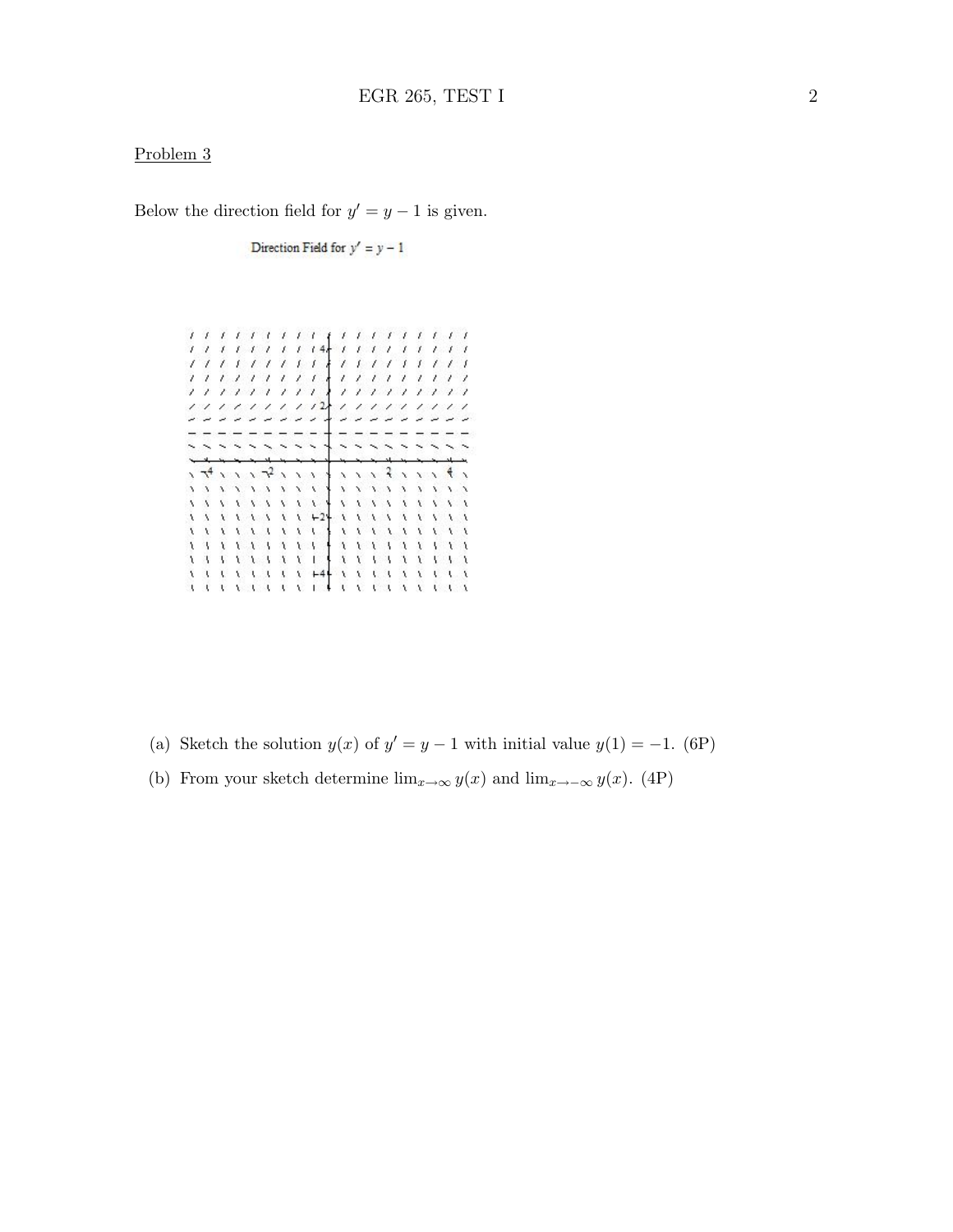Solve the IVP (14P)

$$
e^{-x}y' = y^2, \quad y(0) = -\frac{1}{2}
$$

Problem 5

Solve the IVP (14P)

$$
\frac{y' + y}{x} = 1, \quad y(0) = 1
$$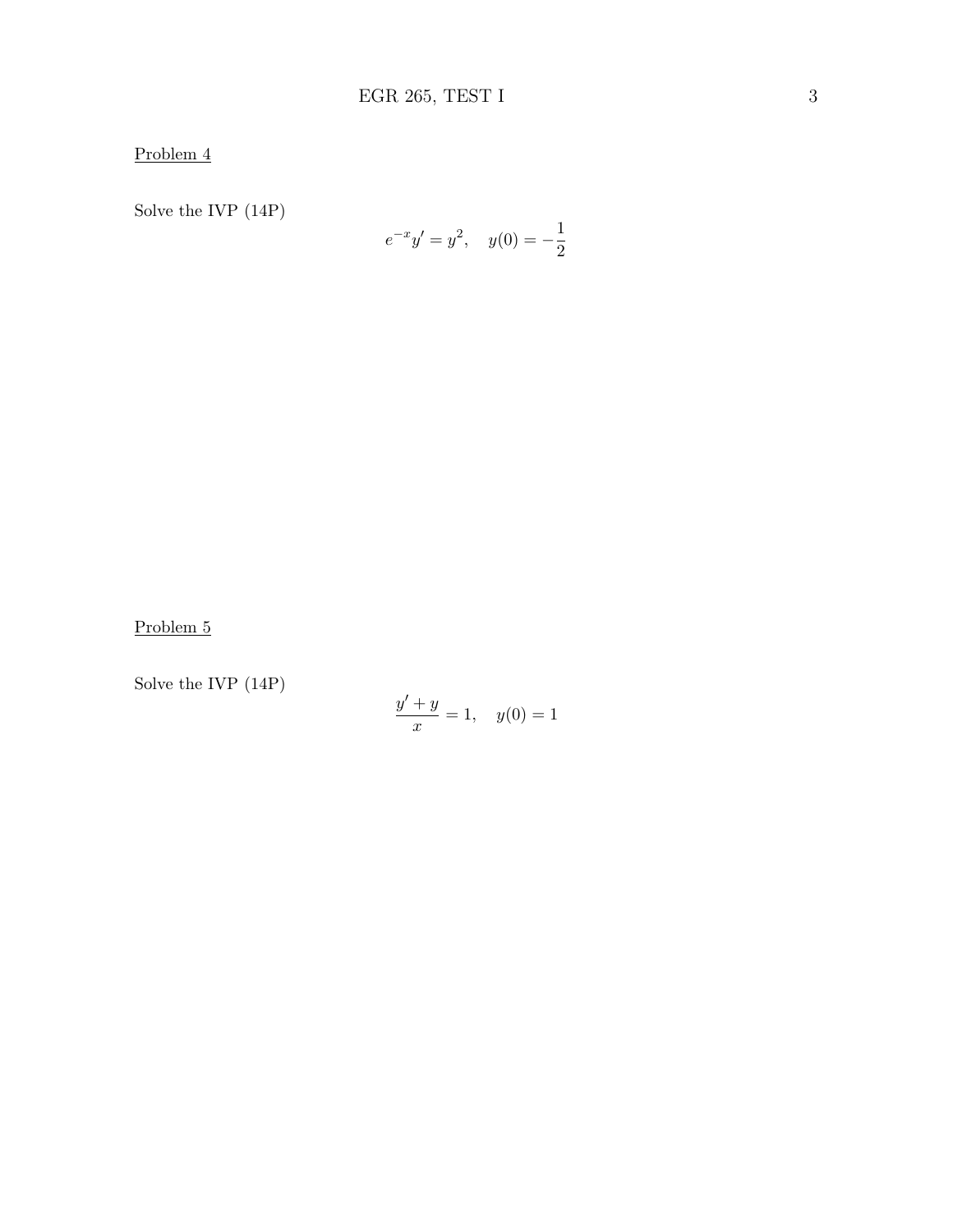Solve the IVP  $(14P)$ 

$$
y' = xy\sqrt{x^2 + 1}, \quad y(0) = 1
$$